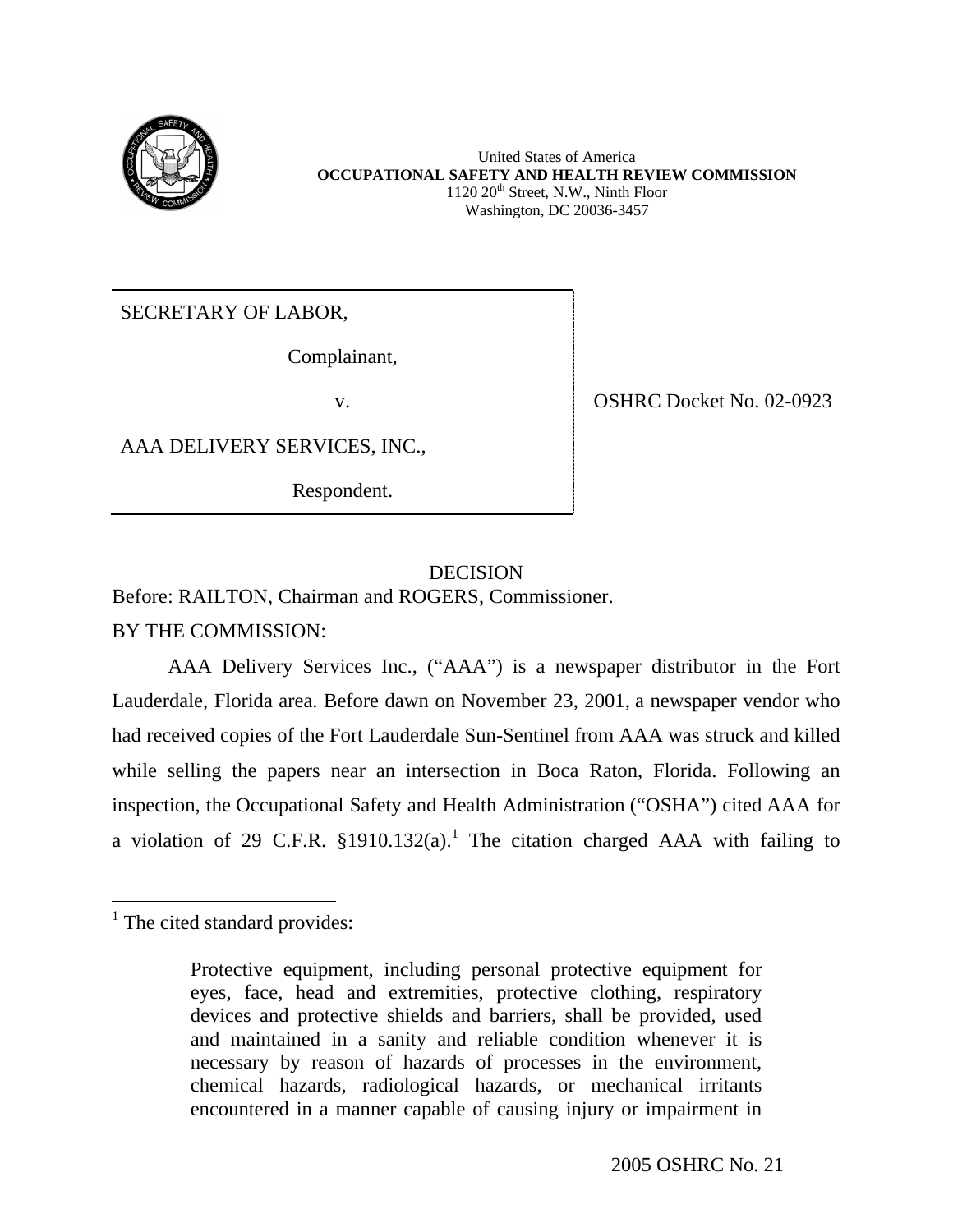provide reflective vests to vendors who sold the Sun-Sentinel from street locations. AAA contested the citation, claiming that it was not the employer of the street vendors and that the cited standard did not require reflective vests. In his decision, Judge Stephen J. Simko vacated the citation on the ground that the standard did not apply. We also vacate the citation, but on the ground that the Secretary failed as a threshold matter to establish that AAA was the employer of the vendors.

#### **Background**

The basic terms of the vendors' relationship with AAA at the time of the accident are set out in written agreements that were signed by the vendors.<sup>[2](#page-1-0)</sup> Under the terms of these agreements, the vendors paid AAA 35 cents for every daily paper and 85 cents for every Sunday paper sold. The agreements identified the vendors as independent contractors and required them to be responsible for their own taxes and any licenses. The decedent, Patrick McDonough, signed such an agreement.

The record shows that the vendors decided how many papers they wanted to take from AAA to sell on any given day. The vendors received the first 53 papers free of charge and any of those that were not sold were bought back by AAA. This arrangement ensured that each vendor received a minimum of \$26.50 a day. The vendors also chose the area where they wanted to work. If two or more vendors wanted to work in the same area, Julio Maldonado, an individual who drove some of the vendors from their homes to their work locations, would settle the matter. Maldonado could also deny a requested location to a vendor who chose not to work regularly. The vendors were not required to remain at the location where Maldonado left them, however, nor did they have to work for any specified period of time or exclusively for AAA.

The Sun-Sentinel provided non-mandatory safety training to the vendors, and AAA provided transportation to the training. The Sun-Sentinel offered accident

 $\overline{a}$ 

the function of any part of the body through absorption, inhalation or physical contact.

<span id="page-1-0"></span><sup>&</sup>lt;sup>2</sup> While the agreements were written by AAA, AAA did not sign them.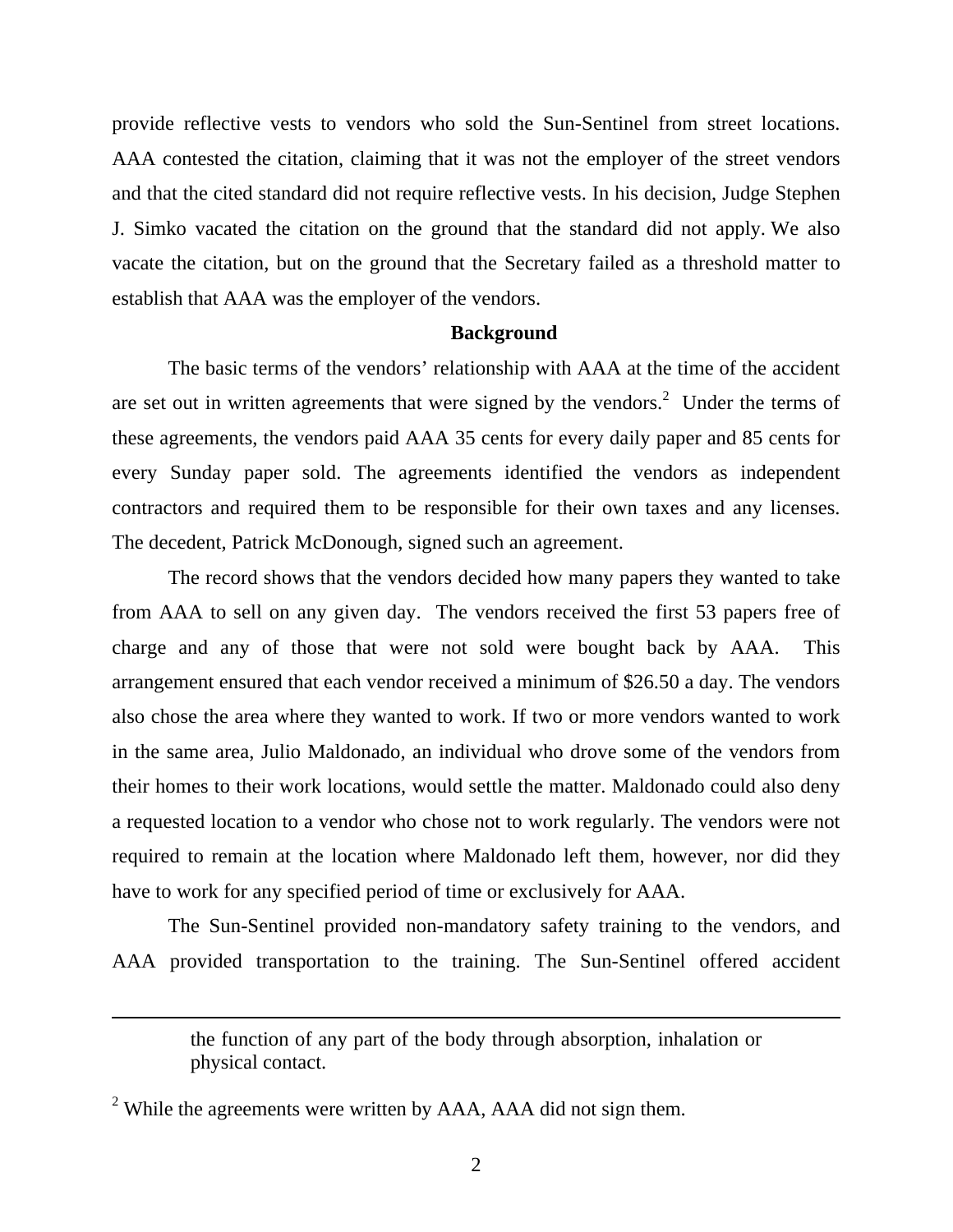insurance to the vendors through Aegis Insurance Company at a rate of \$2.00 per week. The newspaper also provided hats, aprons and shirts bearing the newspaper's logo as part of a package to those vendors who chose to participate in the insurance program. AAA collected the premium from the vendors for the Sun-Sentinel and also distributed the clothing.

### **Discussion**

The Occupational Safety and Health Act, 29 U.S.C. §§651-678 (the Act), defines an "employer" as "a person engaged in a business affecting commerce who has employees" and defines "employee" as "an employee of an employer who is employed in a business of his employer which affects commerce." 29 U.S.C. § 652. In determining whether there is an employment relationship between a cited employer and the affected workers, the Commission relies on the test set out in *Nationwide Mutual Insurance Company v. Darden,* 503 U.S. 316 (1992) ("*Darden*"). *See, e.g. Allstate Painting & Contracting Co.,* 21 BNA OSHC 1033, \_\_\_ CCH OSHD\_\_\_\_ (No. 97-1631, 2005) (consolidated); *Don Davis*, 19 BNA OSHC 1477, 2001 CCH OSHD ¶ 32,402 (No. 96- 1378, 2001); *Vergona Crane Co*., 15 BNA OSHC 1782, 1991-1993 CCH OSHD ¶ 29,775 (No. 88-1745, 1992). *See also Wolf v. Coca-Cola Co,* 200 F.3d 1337 (11th Cir. 2000) (relevant circuit follows *Darden*).

In *Darden*, the Court held that the term employer is defined according to common law principles unless the statute specifically indicates otherwise. The *Darden* Court held the following factors to be pertinent in determining whether a party is an employer of the affected workers: "the skill required for the job, the source of the instrumentalities and tools, the location of the work, the duration of the relationship between the parties, whether the hiring party has the right to assign additional projects to the hired party, the extent of the hired party's discretion over when and how long to work, the method of payment, the hired party's role in hiring and paying assistants, whether the work is part of the regular business of the hiring party, whether the hiring party is in business, the provision of employee benefits and the tax treatment of the hired party." 503 U.S. at 322, *citing Community for Creative Non-Violence v. Reid,* 490 U.S. 730 (1989).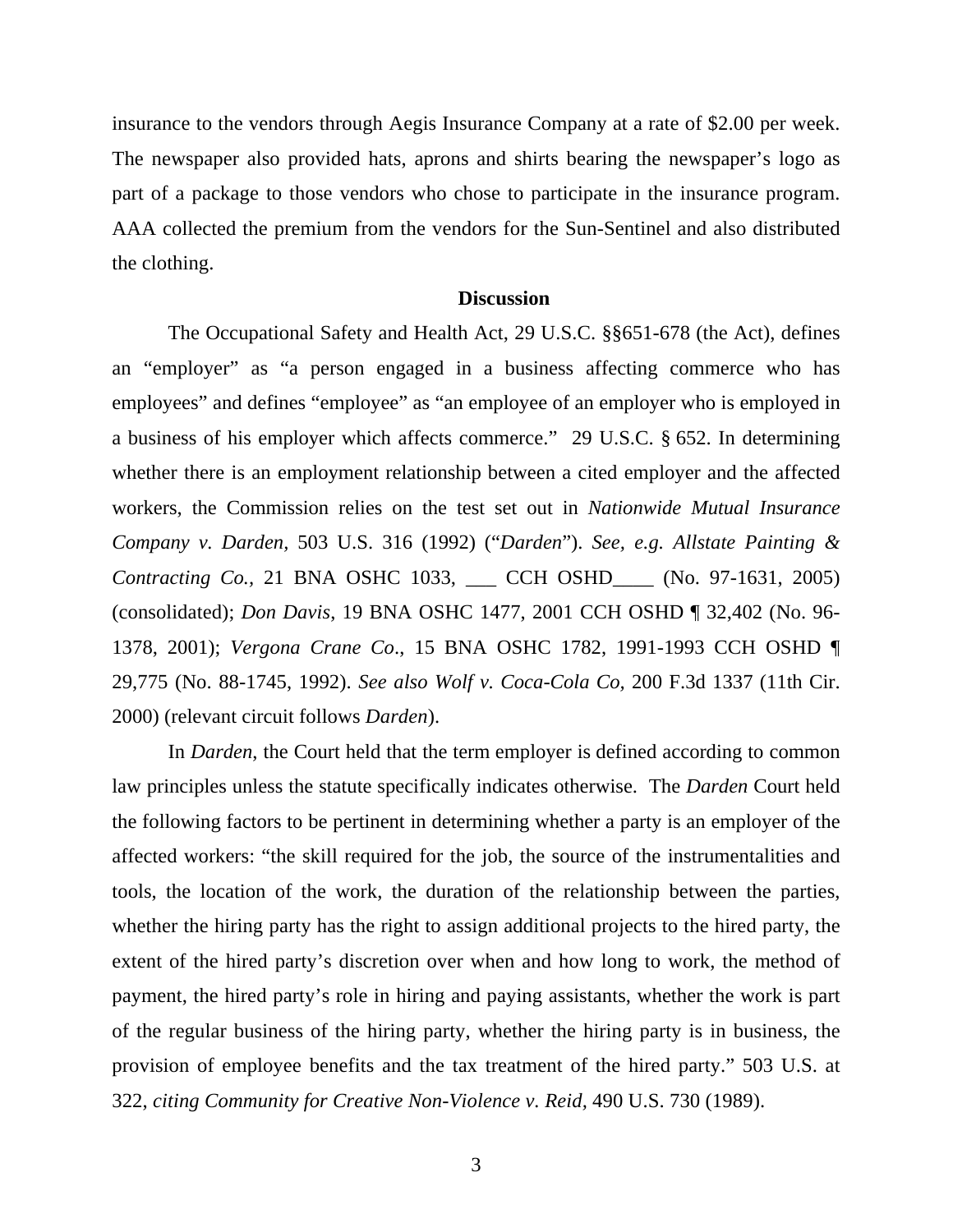Here, the Secretary failed to prove that an employment relationship existed between AAA and the vendors. The evidence in this record does not show that AAA controlled the manner or the means by which the vendors, and McDonough in particular, performed their work. AAA did not tell the vendors how long to work or how to sell newspapers. Nor did it prevent them from moving to a location different from that where they were dropped; McDonough himself did this on at least one occasion. The record also shows that, contrary to the Secretary's claims, AAA did not prevent the vendors from selling papers for other distributors; McDonough was also known to have done this on at least one occasion. *Cf. Loomis Cabinet Co.*, 15 BNA OSHC 1635, 1992 CCH OSHD ¶29, 689 (No. 88-2012, 1992) *aff'd,* 20 F.3d 938 (9th Cir. 1994) (employment relationship demonstrated by evidence that putative employees worked exclusively for respondent). There was also no requirement that the vendors sell papers for AAA every day or on any particular day.<sup>3</sup>

Although the vendors were guaranteed the proceeds of 53 papers, they could use their own initiative to sell more papers at whatever price they set and for as long a period as they chose. Indeed, this record indicates that, apart from the negotiated charge for papers, AAA had no other economic ties with the vendors. There is no evidence that AAA provided leave and retirement benefits, or paid worker's compensation, withholding or social security taxes for any of the vendors. *See Darden*, 503 U.S. at 324; *Don Davis*, 19 BNA OSHC at 1480, 2001 CCH OSHD at p. 49, 896, *citing Spirides v Reinhardt,* 613 F. 2d 826, 833 (D.C. Cir. 1979). The accident insurance was provided by the Sun-Sentinel, not by AAA. Finally, there is nothing in the record to indicate that AAA had authority to assign additional projects to the vendors. *Cf. Timothy Victory,*  18 BNA OSHC 1023, 1995-97 CCH OSHD ¶ 31,431 (No. 93-3359, 1997) (inability

 $\overline{a}$ 

<span id="page-3-0"></span><sup>&</sup>lt;sup>3</sup> The record fails to establish whether driver Maldonado was an agent whose control could be imputed to AAA. Even if he were, we find that Maldonado's ability to deny a location to a vendor, because of a dispute or because a vendor did not work regularly, is not a sufficient assertion of control to establish the existence of an employment relationship between AAA and the vendor.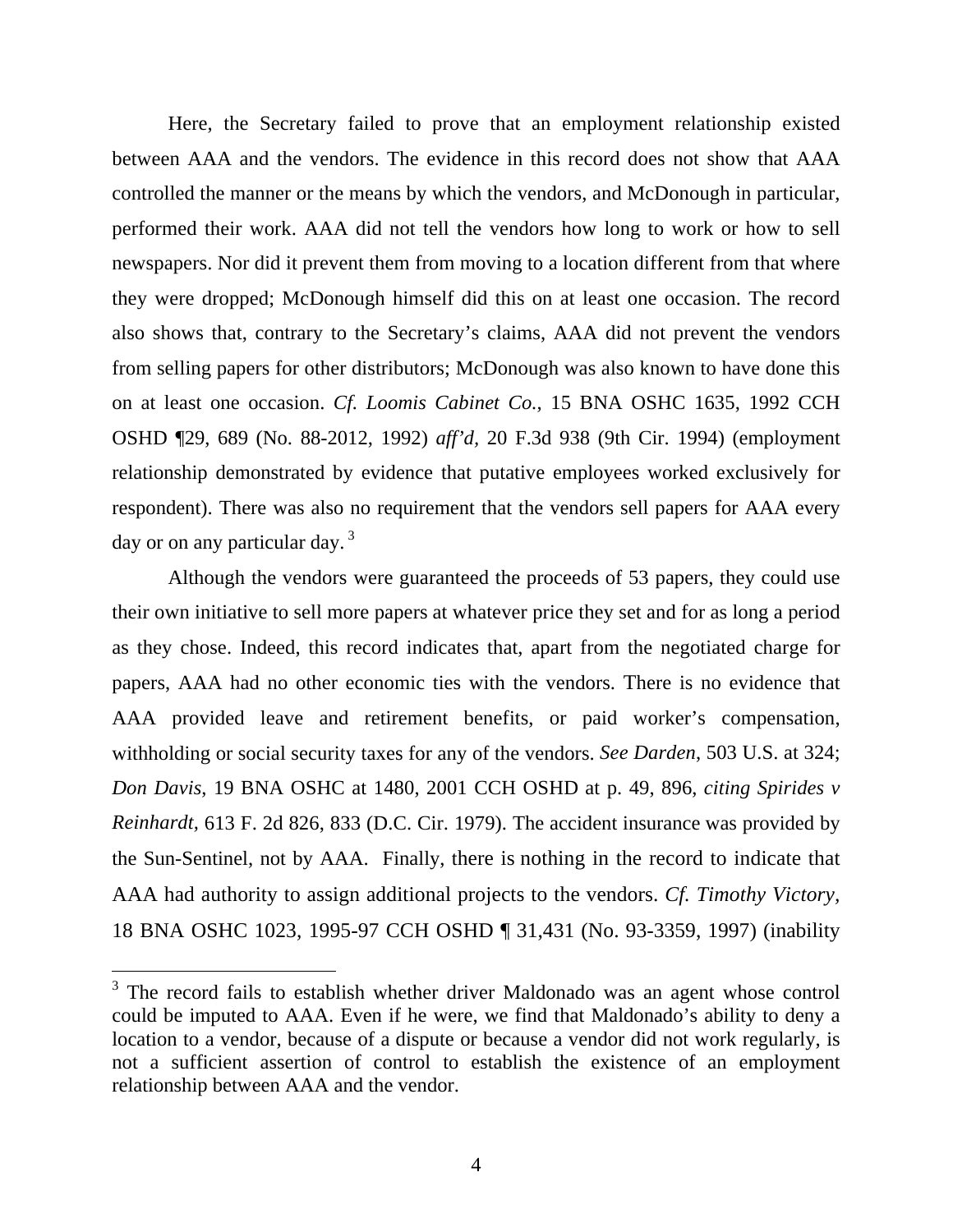of boat owner to assign additional tasks to divers evidence of lack of employment relationship even though owner chose where the dives would occur and could refuse to permit divers to enter water).

Based on these facts, we find that the Secretary failed to establish that AAA was an employer of the newspaper vendors. We accordingly vacate the citation.<sup>[4](#page-4-0)</sup>

 $\sqrt{s/2}$ 

W. Scott Railton Chairman

 $\sqrt{s}$ /

 Thomasina V. Rogers Commissioner

Dated: September 1, 2005

<span id="page-4-0"></span><sup>&</sup>lt;sup>4</sup> Based on our holding, we need not address the other issues raised on review. Because we have decided the case on the basis of the record and the briefs before us, we also deny AAA's request for oral argument.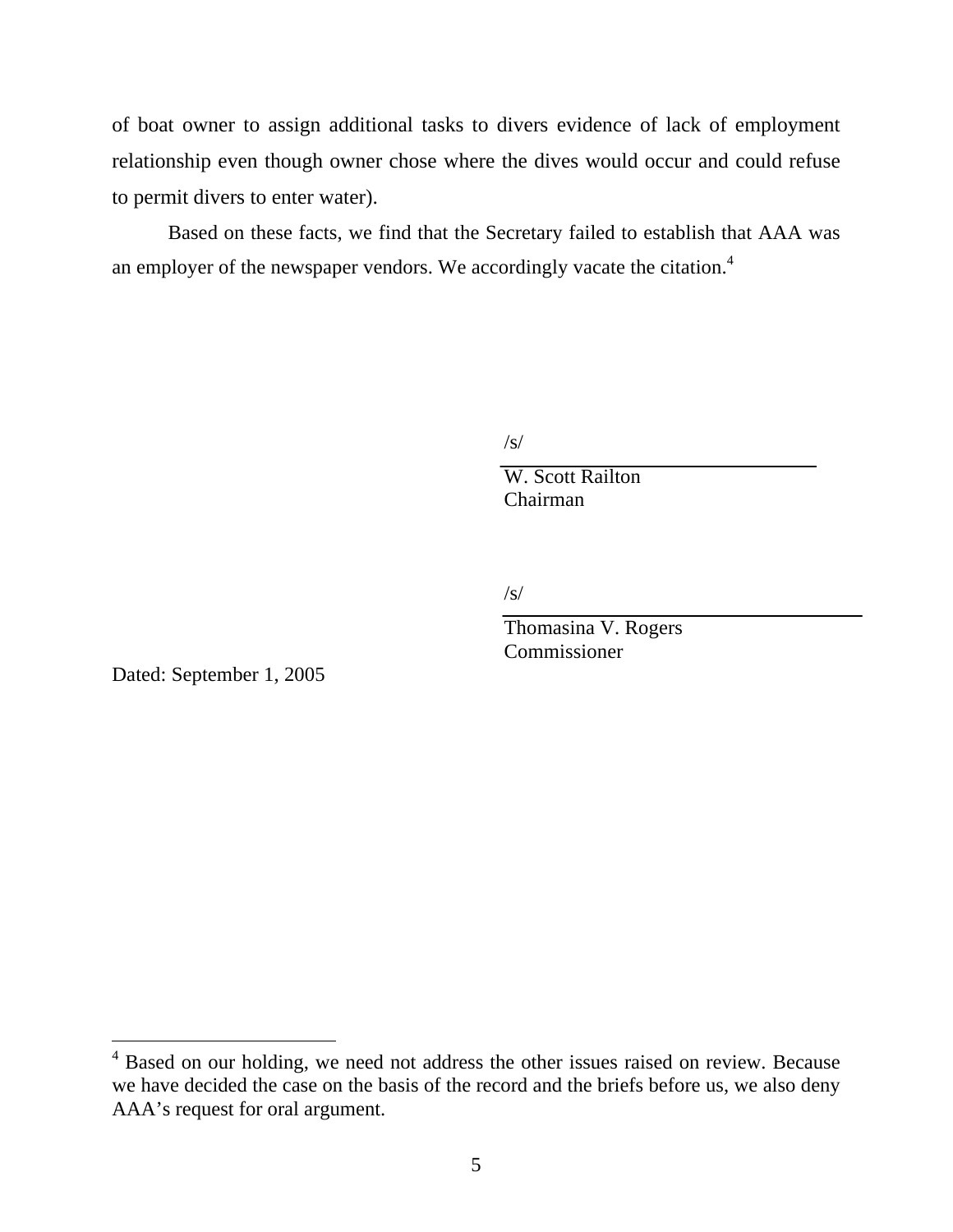Secretary of Labor,

Complainant,

v. **OSHRC Docket No. 02-0923**

AAA Delivery Services, Inc.,

Respondent.

Appearances:

Ann G. Paschall, Esquire **Brent I. Clark, Esquire** Brent I. Clark, Esquire Office of the Solicitor Seyfarth Shaw U.S. Department <sup>0</sup>of Labor

Chicago, Illinois Atlanta, Georgia For Complainant For Respondent

Before: Administrative Law Judge Stephen J. Simko, Jr.

#### DECISION AND ORDER

AAA Delivery Service, Inc. (AAA), is a Florida corporation engaged in the business of purchasing, distributing, and selling newspapers in the Fort Lauderdale area. On November 23, 2001, an automobile struck and killed a vendor selling newspapers distributed by AAA at a busy intersection in Boca Raton, Florida. Following an inspection by Occupational Safety and Health Administration (OSHA) Compliance Officer Natasha Sanborn, the Secretary issued a citation to AAA on May 10, 2002, charging AAA with a serious violation of 29 C.F.R. § 1910.132(a) for failing to provide reflective clothing to its vendors. The Secretary proposed a penalty of \$4,900.00.

AAA timely contested the citation wid penalty, arguing that OSHA has no jurisdiction over it because it is not an employer within the meaning of the Occupational Safety and Health Act of 1970 (Act). AAA contends that the vendors to whom it delivers newspapers are independent contractors, and not its employees. Respondent also contends that the cited standard does not apply to the cited conditions.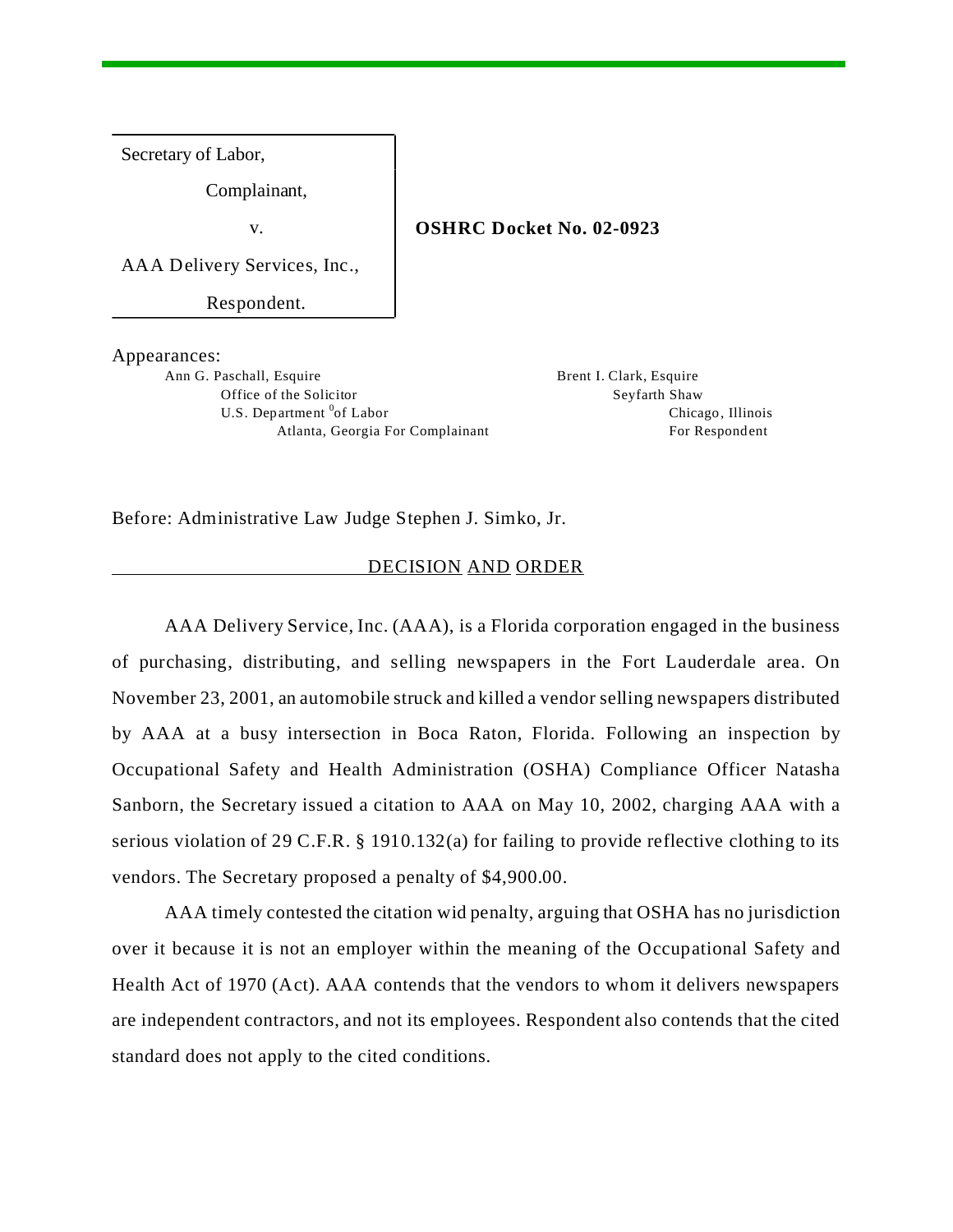A hearing was held in this matter in Miami, Florida, on January 23, 2003. For the reasons set forth below, it is determined that the cited standard does not apply to the cited conditions. The citation is vacated, and no penalty is assessed.

#### **Background**

Ben Babapour owns and operates AAA, which he started approximately fifteen years prior to the hearing. AAA contracted with the *Fort Lauderdale Sun Sentinel* to buy, distribute, and sell *Sun Sentinel* newspapers in designated routes. *Sun Sentinel* charges AAA a certain amount for daily newspapers (printed Monday through Saturday), and a higher amount for Sunday newspapers.

AAA made working arrangements with approximately 65 vendors and with drivers Julio Maldanado and Danny Christy. In February 2000, AAA began delivering newspapers to vendor Patrick McDonough, who regularly stationed himself at the corner of the Glades Avenue and U.S. 441 in Boca Raton, Florida. This intersection was part of what was designated as Route 630 under AAA\*s contract with the *Sun Sentinel.*

AAA\*s working arrangement with McDonough was typical of its arrangements with the other vendors. Van driver Maldanado, driving AAA\*s van, would pick up McDonough at his residence early in the morning and take him to the corner of Glades Avenue and U.S. 441. McDonough would tell Maldanado how many newspapers he wanted for the day. AAA would give McDonough 53 newspapers "free," and after that charge 25¢ per newspaper for each newspaper sold (a copy of the daily *Sun Sentinel* costs 50¢ retail). On Sunday, McDonough would pay  $AAA 85¢$  per newspaper sold. Under this arrangement, McDonough was guaranteed \$26.50 for selling the 53 "free" newspapers, and would then earn an additional  $25¢$  per daily newspaper sold. On Sundays, McDonough would pay \$2.00 for the premium on his accident insurance provided by the *Sun Sentinel.* The \$2.00 also covered the cost of his hat, apron, and *Sun Sentinel* T-shirt.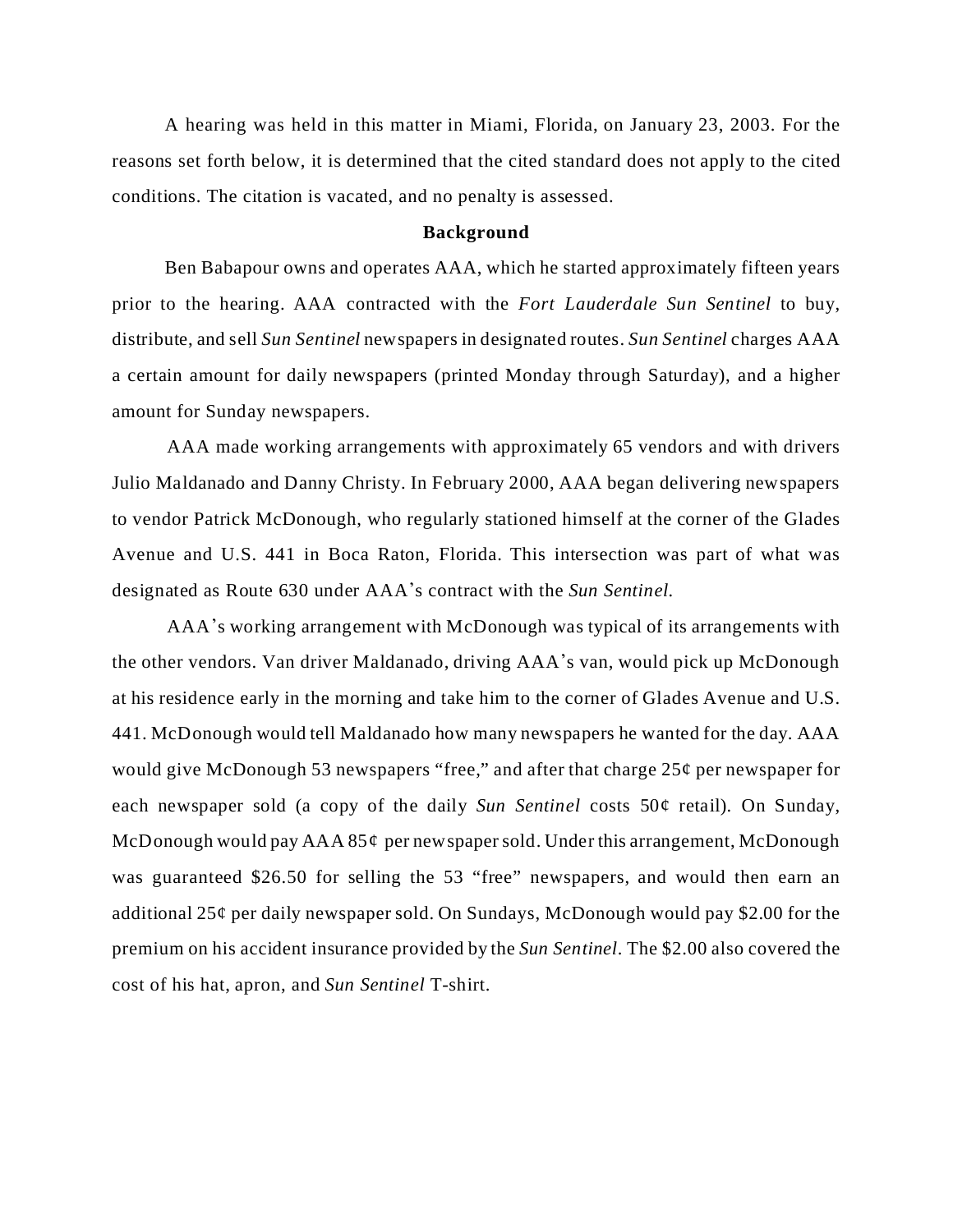Typically, Maldanado would pick up McDonough at his intersection at approximately 11:30 am. McDonough would give Maldanado the money owed to AAA for the newspapers sold. If McDonough had not sold all of the first 53 newspapers, AAA would buy them back from him for  $50¢$  each. Maldanado would then drive McDonough back to his residence.

Vendors on AAA\*s routes had the opportunity to attend a safety training class sponsored by the *Sun Sentinel.* Maldanado drove the vendors (including McDonough once) in AAA\*s van to the safety training classes. The class was not mandatory.

On November 23,2001, Maldanado dropped off McDonough at the corner of Glades Avenue and U.S. 441 at approximately 5:30 am. At approximately *5:50* a.m., a car driven by a 20 year old woman jumped the median and struck McDonough, then dragged him underneath the car until it came to a stop. McDonough was killed instantly. Evidence produced at the hearing suggested that the driver, charged with driving under the influence, may have passed out.

The Fort Lauderdale Area OSHA Office received notification of the fatality. Compliance Officer Natasha Sanborn investigated the accident. Because McDonough was wearing a *Sun Sentinel* T-shirt and was selling *Sun Sentinel* newspapers, Sanborn first contacted the newspaper and learned that McDonough received the newspapers from AAA. She subsequently interviewed owner Ben Babapour and vendor Thomas Greco.

As a result of Sanborn's inspection on May 10, 2002, the Secretary issued the citation that gave rise to this case.<sup>1</sup>

 $<sup>1</sup>$  AAA claims that it has no employees and, thus, is not an employer within the</sup> meaning of the Act. "Only an 'employer' can be cited for a violation *of* the Act," *Verona Crane Co.,* 15 BNA OSHC 1782, 1783 (No. 88-1745, 1992), although the bare minimum of one single employee is sufficient to invoke coverage under the Act. *Poughkeepsie Yacht Club, Inc.,* 7 BNA OSHC *1725,* 1727 (No. 76-4026, 1979). Because the citation is vacated on its merits, it is unnecessary to address the employment issue.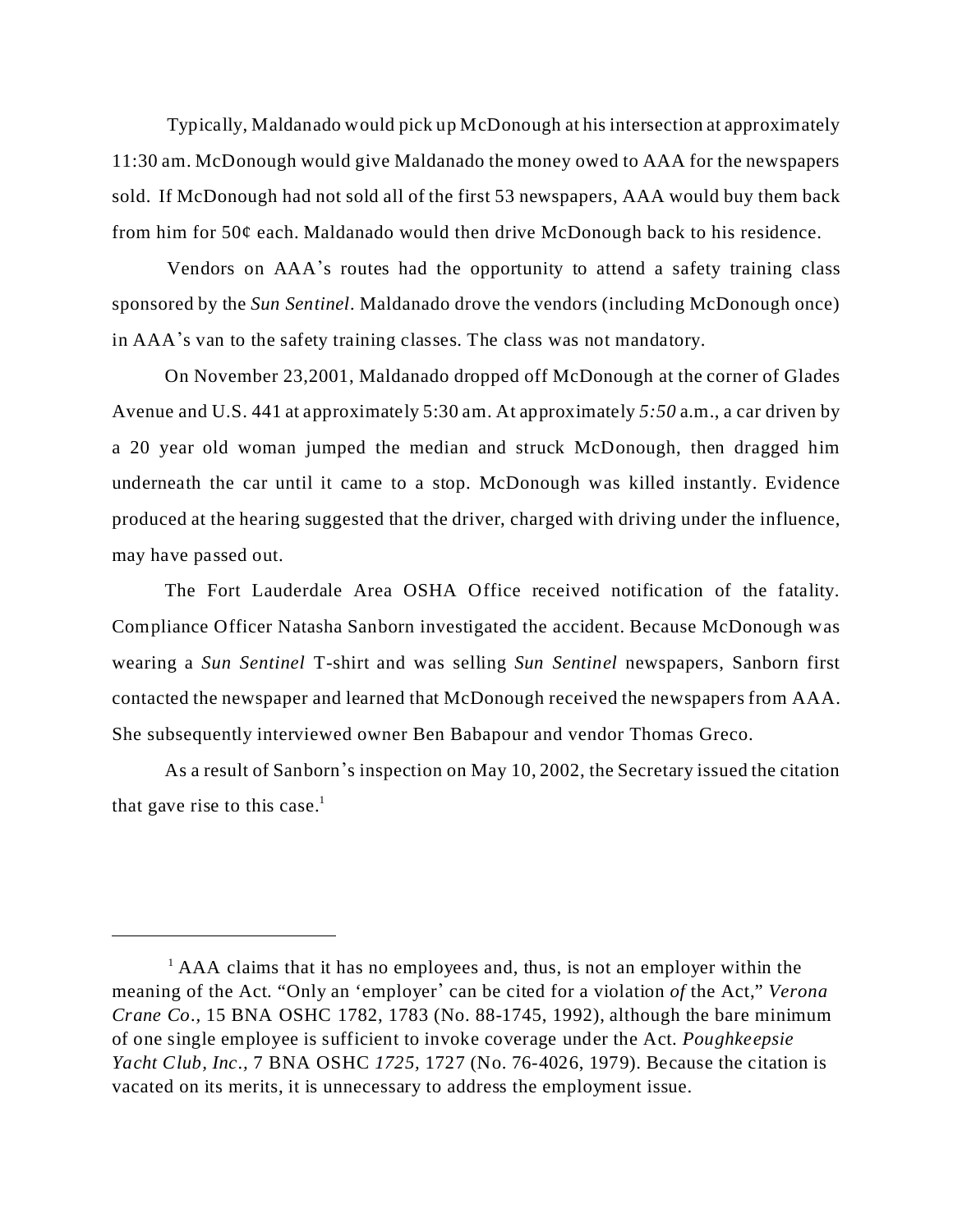### **Discussion**

The Secretary has the burden of proving her case by a preponderance of the evidence.

In order to establish a violation of an occupational safety or health standard, the Secretary has the burden of proving: (a) the applicability of the cited standard, (b) the employer's noncompliance with the standard's terms, (c) employee access to the violative conditions, and (d) the employer's actual or constructive knowledge of the violation *(i.e.,* the employer either knew or, with the exercise of reasonable diligence could have known, of the violative conditions).

*Atlantic Battery Co.,* 19 BNA OSHC 2131, 2138 (No. 90-1747, 1994).

## **Item 1: Alleged Serious Violation of 29 C.F.R. § 1910.132(a)**

The Secretary alleges that AAA committed a serious violation of 29 C.F.R. § 19 10.132(a), which provides:

Protective equipment, including personal protective equipment for eyes, face, head, and extremities, protective clothing, respiratory devices, and protective shields and barriers, shall be provided, used, and maintained in a sanitary and reliable condition wherever it is necessary by reason of hazards of processes or environment, chemical hazards, radiological hazards, or mechanical irritants encountered in a manner capable of causing injury or impairment in the function of any part of the body through absorption, inhalation or physical contact.

The citation alleges: "On or about 11/23/01, workers were not provided with the proper protective equipment such as a reflective vest while selling newspapers on a street corner under limited visibility conditions."

It is undisputed that McDonough was not wearing a reflectorized vest at the time of his death. At issue is whether respondent was required by 29 C.F.R. § 1910.132(a) to provide McDonough with a reflectorized vest.

# **Applicability of the Cited Standard**

The standard at 29 C.F.R. § 19 10.132(a) appears in "Subpart I—Personal Protective Equipment" of the general industry standards. Section 1910.132(a) requires employers to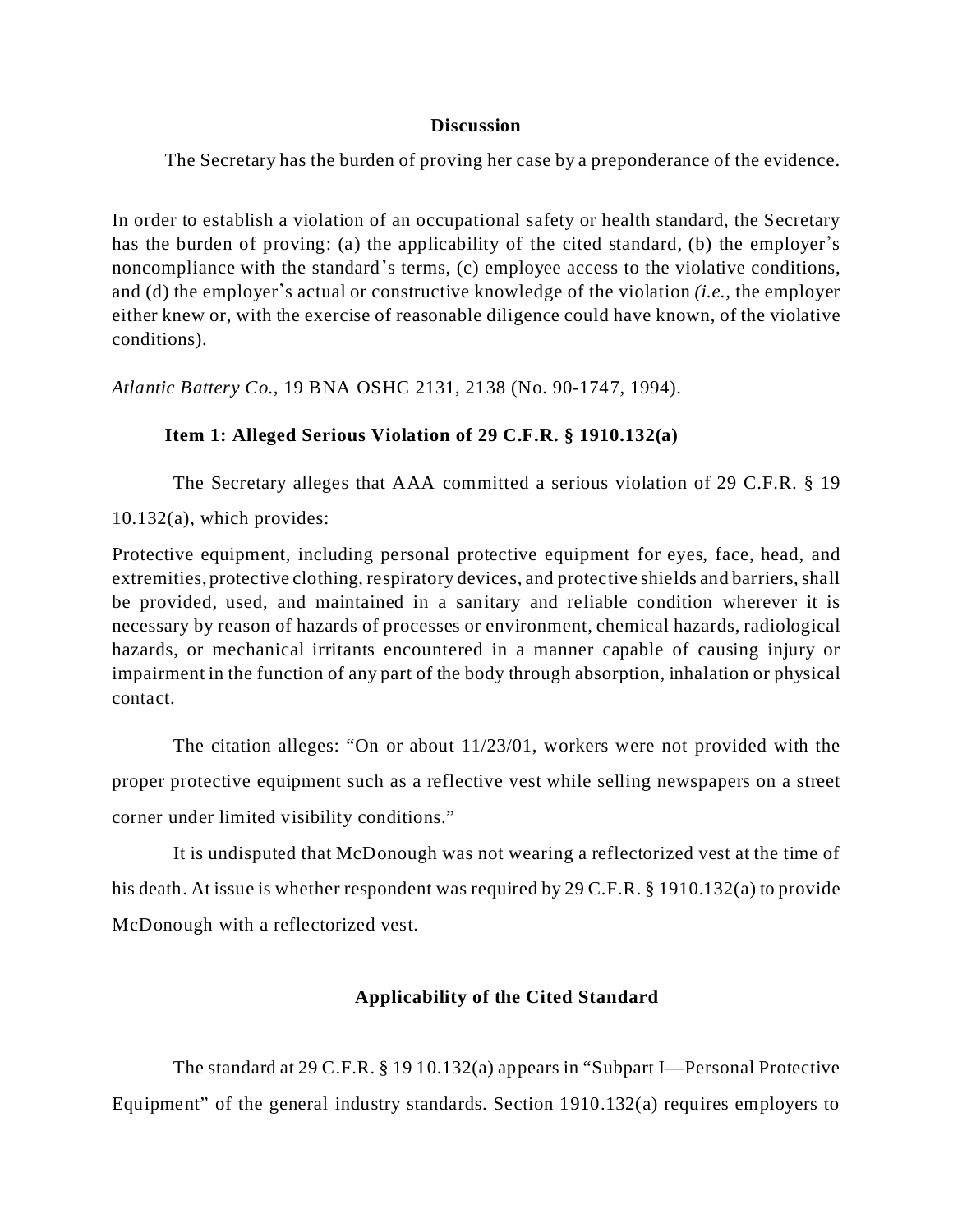assess the hazards of their workplace and provide appropriate personal protective equipment (PPE). PPE is not defined in the standard. "Protective" means "adapted or intended to afford protection"; "protect" means "to keep from harm, attack, or injury; guard" *(American Heritage Dictiona,y,* Second College Ed. 1982). The guarding quality is evident in the specific forms of PPE addressed in the other standards in Subpart I:

| § 1910.133—Eye and face protection                    |
|-------------------------------------------------------|
| § 1910.134—Respiratory protection                     |
| § 1910.135—Head protection                            |
| § 1910.136—Foot protection                            |
| § 1910.137—Electrical protective equipment            |
| § 1910.138—Hand protection                            |
| § 1910.139—Respiratory protection for M. tuberculosis |
|                                                       |

All of the PPE addressed in Subpart I provide actual physical protection from harm to the employee. None of the PPE operates solely as a warning garment, as is the case with reflectorized vests. Nowhere in Subpart I are reflectorized vests mentioned.

Reflectorized vests are mentioned in "Subpart G—Signs, Signals, and Barricades" found in the construction standards in 29 C.F.R. Part 1926. In November 2001,<sup>2</sup> 29 C.F.R. § l926.201(a)(4) provided: "Flagmen shall be provided with and shall wear a red or orange warning garment while flagging. Warning garments worn at night shall be of reflectorized material."

Similarly, the Secretary has promulgated standards requiring "high visibility vests" for employees who work at marine terminals [29 C.F.R. § 1917.71(e)] and perform cargo unloading work [29 C.F.R. § 1918.86(m)]. The specific provisions addressing warning

2

Effective August 13, 2002,29 C.F.R. § 1926.201 was revised to read as follows:

### **29 C.F.R. § 1926.201 Signaling**

<sup>(</sup>a) Flaggers. Signaling by flaggers and the use of flaggers, including warning garments worn by flaggers shall conform to Part VI of the Manual on Uniform Traffic Control Devices, (1988Edition, Revision 3 or the Millennium Edition), which are incorporated by reference in  $\S 1926.200(g)(2)$ .